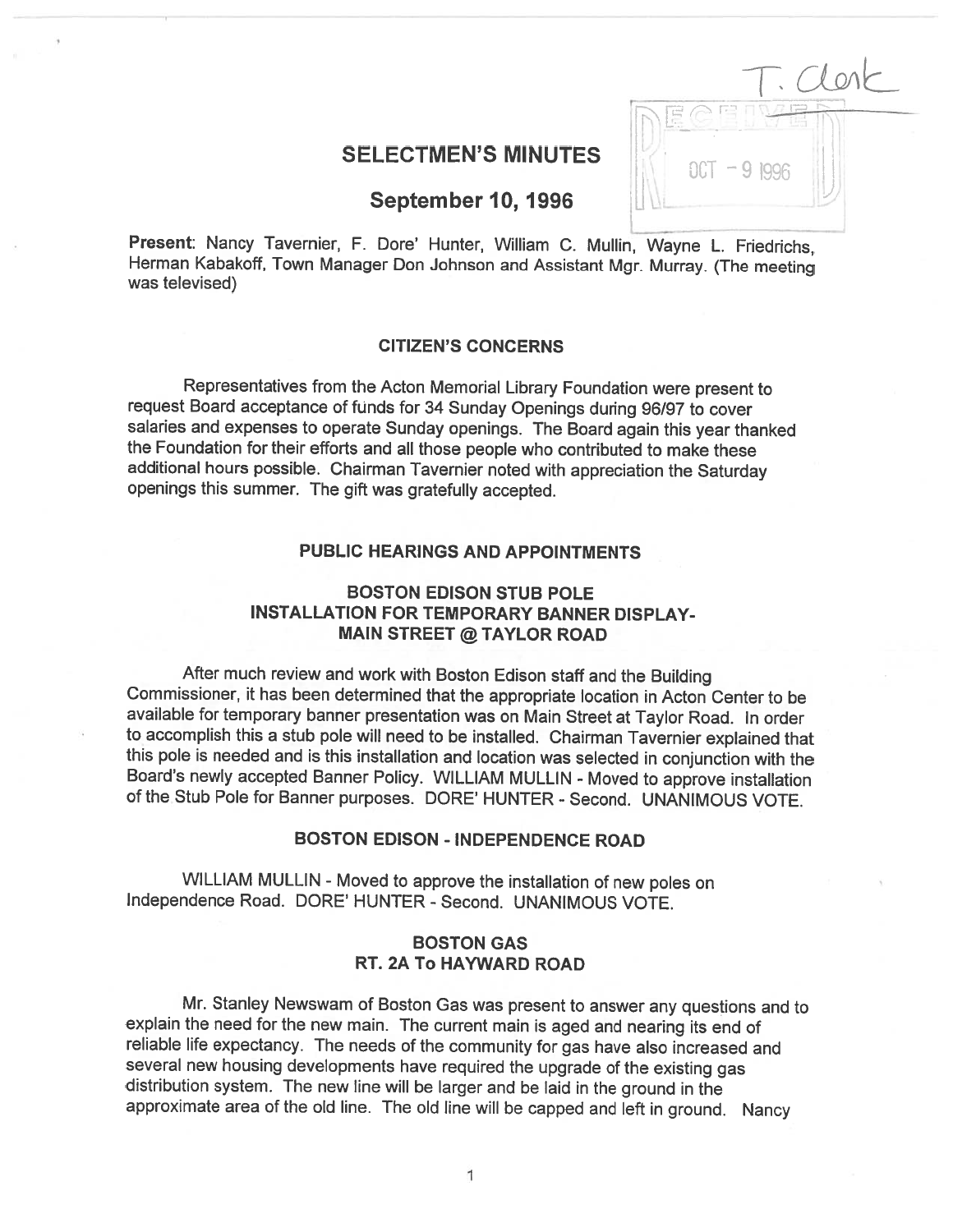Taverniet reviewed memo's from the Highway Department and Engineering Departments dated September 5th and 6th which outlined items to be agree<sup>d</sup> to by Boston Gas before granting of this permit by the Board. Mr. Newswan on behalf of Boston Gas agree<sup>d</sup> to comply with each item listed in the memorandums. Staff has also suggested that per hour fee or lump sum fee be established to oversee this lengthy and time consuming project. The Board agree<sup>d</sup> staff and the Town Manager could work this out.

Virginia Rhude of the Acton Woman's Club was presen<sup>t</sup> to ask that the Woman's Club be minimally impacted as they have functions scheduled. Mr. Newswam noted that they would have all trenched areas <sup>p</sup>lated or covered and they would work with them for minimal impact on their location.

Bonnie Geithner was presen<sup>t</sup> to ask for some assurance that the street would be adequately patched as she is impacted at her home by noise when the street is patched and the patch deteriorates. Mr. Newswam assured her that if she had any problems he would take care of them at once.

DORE' HUNTER - Moved to approve the request for installation of the gas main subject to satisfaction of the points noted in memos from Highway and Engineering dated Sept. <sup>5</sup> and 6th and additionally subject to establishment of an appropriate fee for Town Staff review and involvement because of the extraordinary scope of the project, such fee to be determined by Don Johnson and staff. WILLIAM MULLIN - Second. UNANIMOUS VOTE.

## LAST NATIONAL WINE COMPANY LIQUOR LICENSE TRANSFER OF LICENSE AND STOCK PLEDGE

Attorney Bergeron and Thomas Bacon the petitioner were presen<sup>t</sup> to answer questions about the propose<sup>d</sup> transaction. The applicant has already filed the appropriate permit applications for signage issues and variance requests from the Board of Appeals and will come into compliance either by variance or reduction in size. DORE' HUNTER - Moved to approve the various transfer and <sup>p</sup>ledge requests of Thomas Bacon with the condition that the sign be brought into compliance. WILLIAM MULLIN - Second. UNANIMOUS VOTE. The Board asked that they be informed of the status of the Appeals hearing at renewal time.

## ACTON TOYOTA SITE PLAN AMENDMENT 135 GREAT ROAD

The Board reviewed the propose<sup>d</sup> additions and alterations to the subject property. Mr. Moran and his engineer were presen<sup>t</sup> to answer questions. They propose <sup>a</sup> garage type building to be used for new car prep., the size and appearance will be much like what already exists on site. Mr. Friedrichs asked about abutters. Mr. Moran is the owner of abutting properties and there are no residential neighbors in the immediate area.

DORE' HUNTER - Moved to approve the Amendment without public hearing as the amendment is sufficiently insignificant and does not require <sup>a</sup> public hearing. WAYNE FRIEDRICHS -Second. UNANIMOUS VOTE.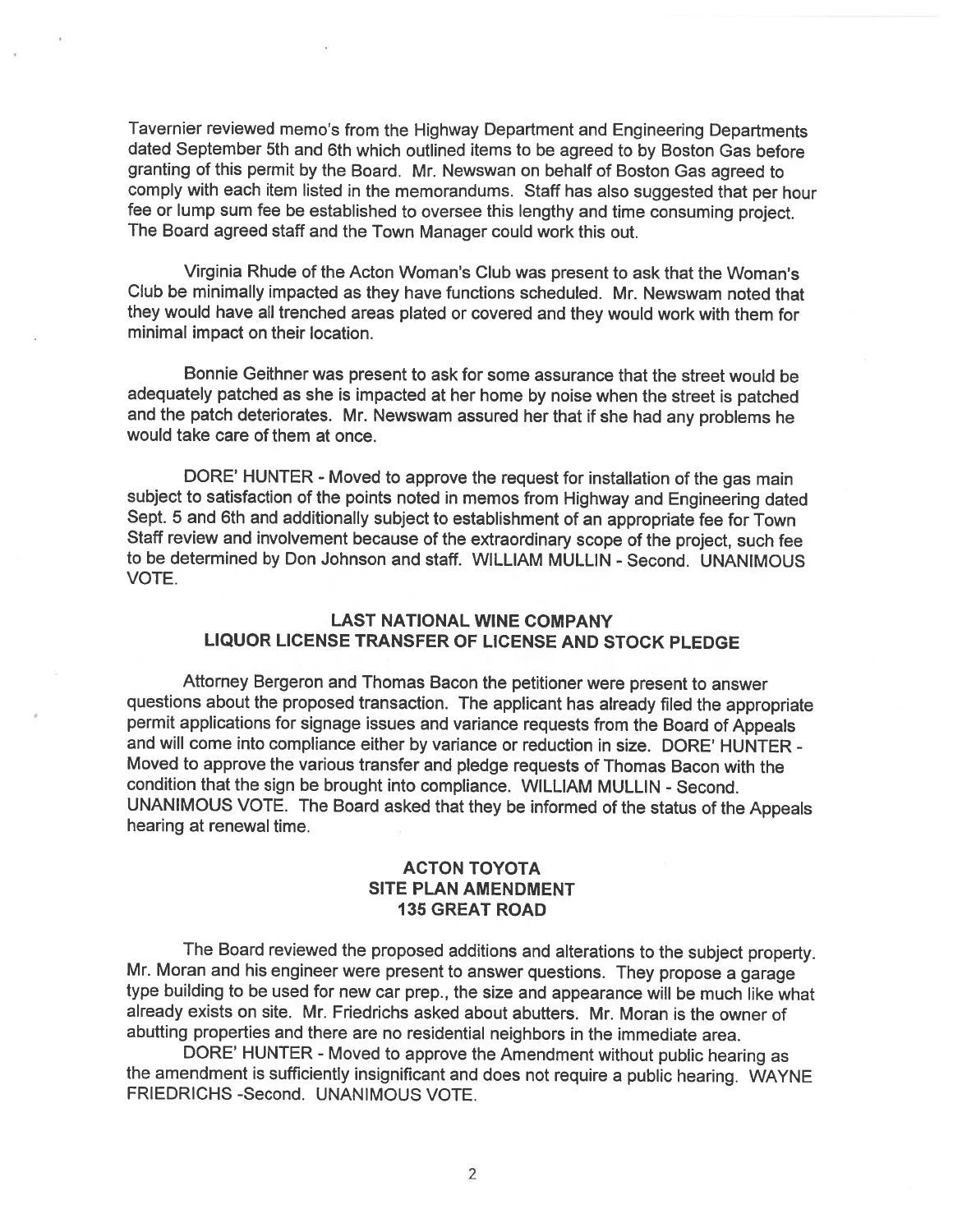## CLASSIC USED CARS OF ACTON AND CONCORD - 140 GREAT ROAD CLASS II LICENSE

Mr. D'Agostine representing his client appeared before the Board for the Class II Application for Classic Cars of Acton and Concord. His clients propose to operate the business in the same location as the current Mirak Rental Company which will be terminating their lease with the owner of the property Mr. McGinness. Chairman Tavernier read the staff comment from the Police Chief which stated he could not recommend granting of this license after his review and background check of the applicants. DORE' HUNTER - Moved to recess in order to have the Police Chief, Atty. D'Agostine and his client discuss the issues. HERMAN KABAKOFF - Second. UNANIMOUS VOTE.

Atty. D'Agostine returned after <sup>a</sup> lengthy session with the Police Chief and asked the Board to continue the hearing until October so that he may work to clear up outstanding issues.

DORE' HUNTER - MOVED to continue the hearing to October 8, 1996 at 7:45 P.M. unless subsequently withdrawn. WAYNE FRIEDRICHS - Second. UNANIMOUS VOTE.

#### SELECTMEN'S BUSINESS

## FEE WAVIER REQUEST - SCHOOL DEPARTMENT

WILLIAM MULLIN - Moved to deny the reques<sup>t</sup> for <sup>a</sup> General Waiver for All Fees for All the Schools. -WAYNE FRIEDRICHS - Second. UNANIMOUS.

Nancy Tavernier noted again that fees from inspections are in the revolving funds for town departments operations, and further noted that the town has paid in excess of \$3,000 to the Schools related to Town Meeting and election costs for FY96. Bill felt it was inappropriate to go back and forth with this reques<sup>t</sup> and suggested that it be discussed at the next ALG Meeting between the Boards and asked Nancy to spea<sup>k</sup> on behalf of the Board to that end.

## BOY SCOUT COURT OF HONOR

Mr. Kabakoff will attend on behalf of the Board.

#### CROWN RESISTANCE DAY PROCLAMATION

WILLIAM MULLIN - Moved to sign the Proclamation of Crown Resistance Day, Sept. 29th. DORE' HUNTER - Second. UNANIMOUS VOTE.

Wayne will represen<sup>t</sup> the Board at the function.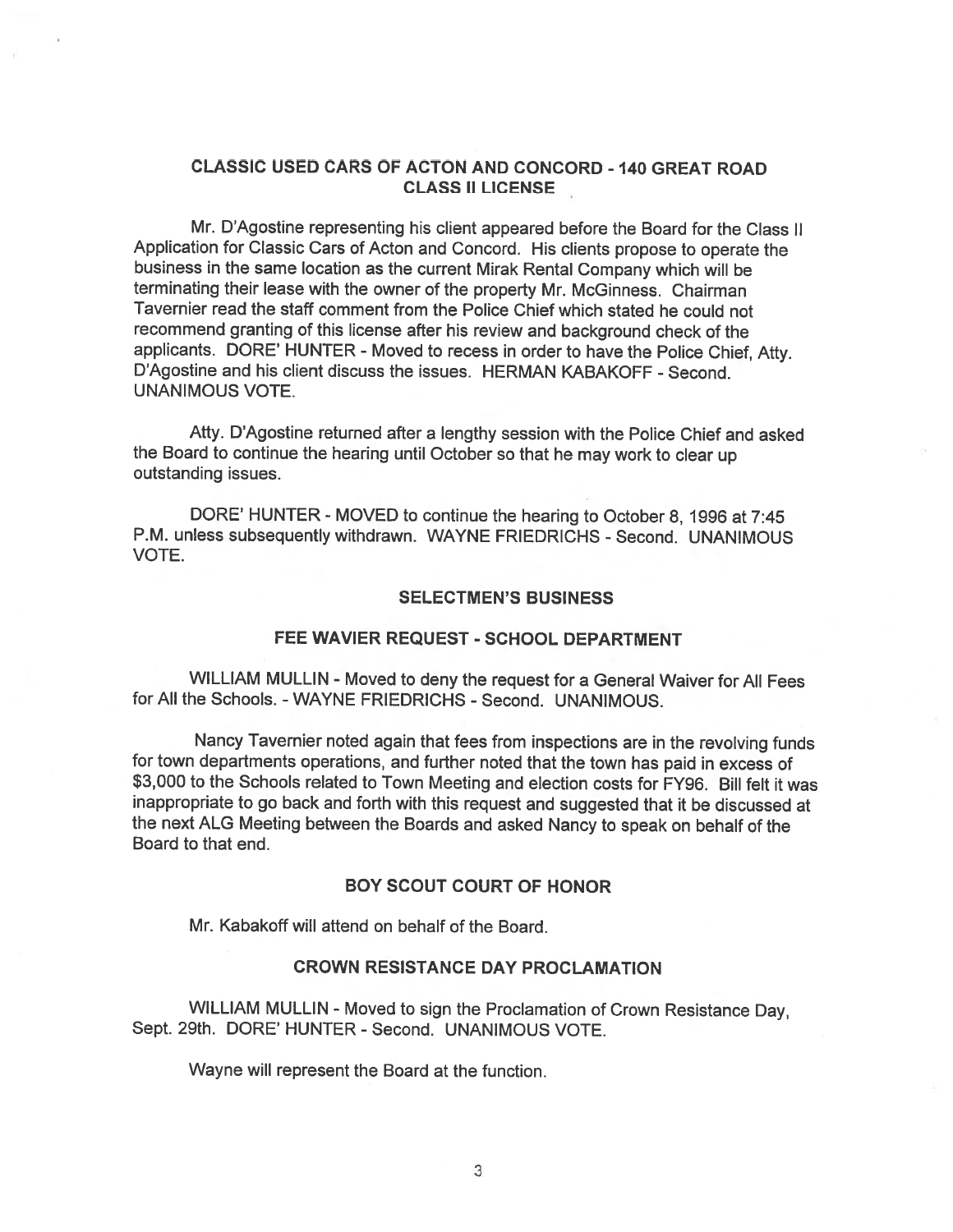## ACTIVE RECREATION LAND USE DISCUSSION

William Mullin discussed the memo he prepare<sup>d</sup> for discussion at the upcoming Sept. 24th Board Meeting. He wanted to do <sup>a</sup> short run to drive policy issues. He will work out <sup>a</sup> <sup>p</sup>lan/vision with Don for the Sept. 24th meeting to include <sup>a</sup> mission, goals and visions for the future. Resource issues, roles of management, focus on improving current stock. Hopes to ge<sup>t</sup> advice from all areas to take <sup>a</sup> stab at where Acton's active recreation will be in the next five years. If we take on issues, who manages and the impacts involved will be discussed. Dore' commended Bill for bringing up this in such an orderly manner. Acton has had in the pas<sup>t</sup> <sup>a</sup> very active recreation department and programs and felt Bill's ideas should be discussed with the School to see what impact it would have on them. Wayne felt <sup>2001</sup> should look at discussing and adding to Capital Plan.

POLICE SENIOR OUTREACH PROGRAM -William Mullin noted that he was impressed with the Outreach to Seniors Program and commended Lt. McNiff for his efforts.

CAC - Dore' Hunter reported that the CAC is moving forth at <sup>a</sup> "Snails Pace". The Towns will be meeting on Thursday to complete <sup>a</sup> model repor<sup>t</sup> on <sup>2020</sup> traffic <sup>p</sup>lan along Route 2.

### OCTOBERFEST FEE WAIVER AND BANNER REQUEST

The Board discussed the reques<sup>t</sup> for Fee waivers on the various permits. It was noted that all fees were less than \$50.00. DORE' HUNTER - Moved to approve the various fee waivers requested by the Octoberfest Committee. WAYNE FRIEDRICHS - Second. UNANIMOUS VOTE.

HERMAN KABAKAOFF - Moved to approve the banner advertising Octoberfest. DORE' HUNTER - Second. UNANIMOUS VOTE.

The Board noted its displeasure that the Banner had been installed and was already exceeding the time limit for display as outlined in their new policy. The Town Manager was asked to transmit the Board's displeasure with the Fire Department's involvement with hanging the banner without authorization

## QUARTERLY REPORT FORMAT DISCUSSION

Nancy Tavernier outlined her memo to the Board. The Board agree<sup>d</sup> that the format should be in <sup>a</sup> form in which everyone could understand.

Herman is elated with the quality, and it is precisely what they wanted. He expresse<sup>d</sup> <sup>a</sup> hope that the Fincom will look at and study. The challenge is to distill it in <sup>a</sup> way the public could use easily. He thinks the Fincom now has data to ask informed questions. He agrees that the challenge will be to distill the information. Herman is now <sup>a</sup> believer of Pentamation. His persona<sup>l</sup> view is that the Town has come <sup>a</sup> long way to pu<sup>t</sup> the figures out in the public view and sunshine in an understandable manner.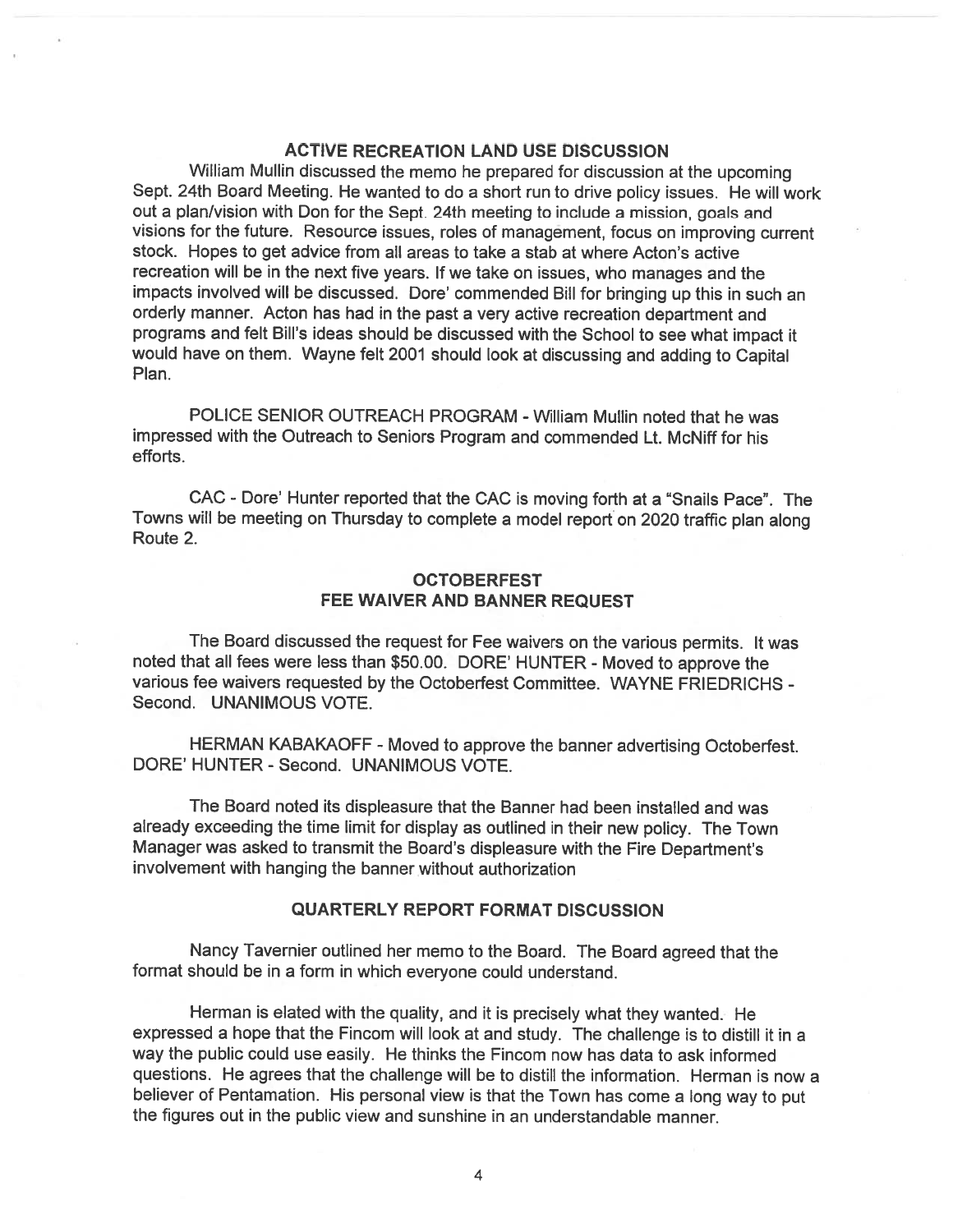Dore' had concern with the School not using Pentamation. Nancy asked if the Committee will be distilling it to make it user friendly. The usefulness to the public is what the intent of the Bylaw passe<sup>d</sup> at Town Meeting was to accomplish. The Sub-Committee will wait until Tess implements the new Report Writer to attempt to distill.

Wayne agreed with Herman, on the other hand he feels that this version was necessary to ge<sup>t</sup> to the next meeting.

Sidney Johnston from the Sub-Committee stated it was <sup>a</sup> goo<sup>d</sup> quarterly repor<sup>t</sup> and agreed it needed fine-tuning to ge<sup>t</sup> rid of white space etc. He felt that there were ways to make it more user friendly. He suggested printing subtotals and summary, alphabetical listing would be helpful. Chairman Tavernier asked Mr. Johnston if he would pu<sup>t</sup> his suggestions in writing for future review.

William Mullin was interested in the benefit vs. cost of report. This is, and will be <sup>a</sup> continuing concern he will stress the importance of.

ALG DISCUSSION POINTS - Bill wanted to ge<sup>t</sup> peoples views on the budget environment, macro economic trends and where are we going prior to the fall season. Dore asked that the text for Warrant Articles, particularly Planning be in better shape prior to January. The joint accounting system should be discussed as well as the Chairman discussing the Fee Waiver requests from the School.

REVENUE RECEIPTS MEMO - The shortfall and turnbacks were discussed. Bill felt that town meeting should make the final choice. Bill would be oppose<sup>d</sup> to changes or reductions in the budgets already established and leaned toward Free Cash use. Staff suggested an alternative to calling <sup>a</sup> special town meeting now and asked if they could have some time to see if they could not convince/reason with the DOR to take <sup>a</sup> <sup>p</sup>ledge from us, and if the Town is unsuccessful in getting them convinced, <sup>a</sup> Special would be called for the Fall.

DORE' HUNTER - Moved to charge the Town Manager to work out <sup>a</sup> <sup>p</sup>lan with the Department of Revenue as outlined at this meeting. WAYNE FRIEDRICHS- Second. UNANIMOUS VOTE.

If this attempt fails, the Manager and Chairman will work toward <sup>a</sup> Special Town Meeting.

## CONSENT AGENDA

DORE' HUNTER - Moved to Approve with item 12 held for discussion. WAYNE FRIEDRICHS - Second. UNANIMOUS VOTE.

After discussion about the DARE <sup>g</sup>ift money item <sup>12</sup> the Board voted. WILLIAM MULLIN - MOVED to accep<sup>t</sup> with gratitude. DORE' HUNTER - Second. UNANIMOUS VOTE.

#### TOWN MANAGER'S REPORT

NARA GROUND BREAKING -The Board discussed <sup>a</sup> time for the Groundbreaking ceremonies. After discussion, September 17, 1996 at 8:00 A.M. was chosen. Town Manager to have staff work on the invitations and details.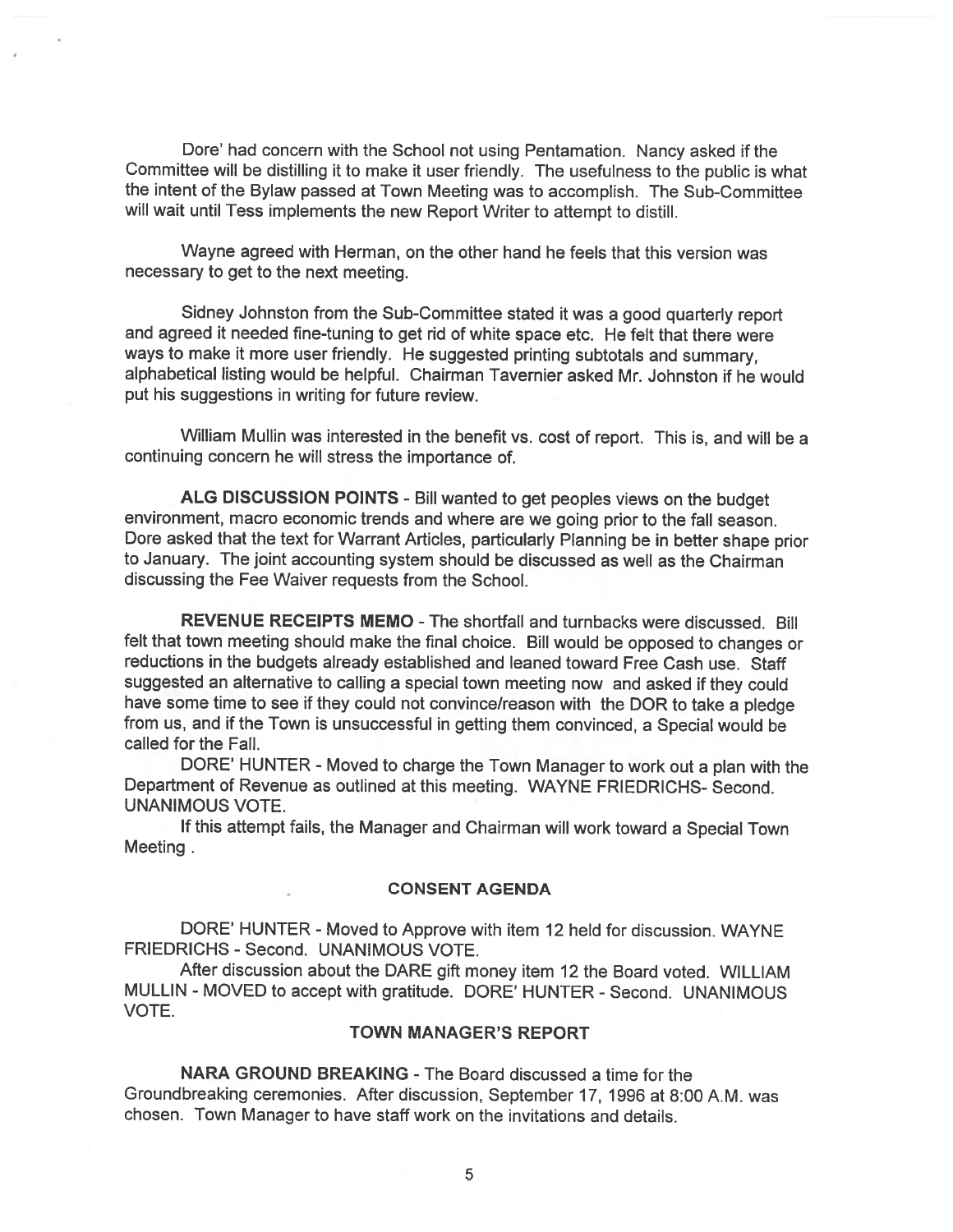## EXECUTIVE SESSION

WAYNE FRIEDRICHS - Moved to adjourn into Executive Session for the purpose of discussing Contract Negotiations- HUNTER - Second. UNANIMOUS VOTE. Roll Call taken by Clerk, All Ayes.

The Board adjourned at 11:00 P.M.

Christine M. Joyce

Recording Secty. Sept. 10,1996.DOC

 $\ddot{\phantom{a}}$ 

Clerk<sup>1</sup><br>Date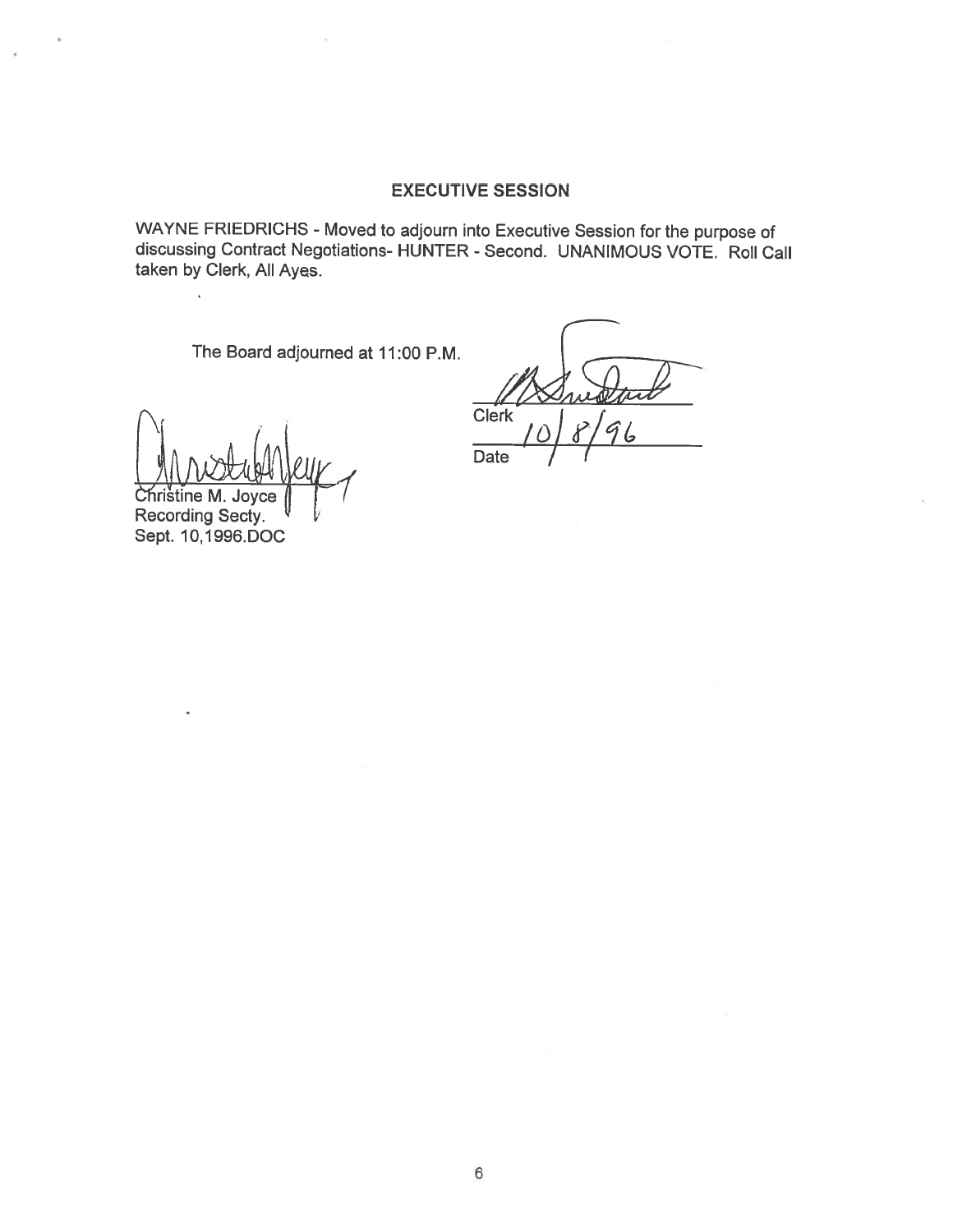September 4, 1996

TO Board of Selectmen

FROM: Nancy E. Tavemier, Chairman

SUBJECT: Selectmen's Report

# AGENDA Room 204 September 10, 1996

#### I. CITIZEN'S CONCERNS

#### II. PUBLIC HEARINGS & APPOINTMENTS

- 1. 7:31 POLE LOCATION -MAIN STREET Enclosed <sup>p</sup>lease find the abutter's notice and Boston Edison's agreement concerning the installation of the "Stub Pole" for the hanging of Banners previously approved by the Board for Board signature.
- 2. 7:33 BOSTON EDISON INDEPENDENCE ROAD Enclosed <sup>p</sup>lease find <sup>a</sup> reques<sup>t</sup> and staff comment for Board review and approval.
- 3. 7:34 BOSTON GAS -RT. 2A TO HAYWARD ROAD -Enclosed <sup>p</sup>lease fmd <sup>a</sup> reques<sup>t</sup> and staff comment for Board review and approval.
- 4. 7:35 LAST NATIONAL WINE CO.-, 18 Powdermill Road LICENSE TRANSFER, STOCK AND LICENSE PLEDGE REQUESTS - Enclosed <sup>p</sup>lease find the application for transfer of ownership, pledge of license and stock with staff comment for Board action.
- 5. 7:45 ACTON TOYOTA -- 135 Great Road AMENDMENT SITE PLAN SPECIAL PERMIT -Enclosed <sup>p</sup>lease find <sup>a</sup> reques<sup>t</sup> and staff comment regarding this reques<sup>t</sup> for Amemdent to the above referenced Site Plan for Board review and action.
- 6. 8:00 CLASSIC USED CARS OF ACTON -CONCORD -140 Great Road- Enclosed <sup>p</sup>lease find an application from Classic Used Cars of Acton and Concord and staff comments for Board review and action. Staff Note: Titan Motors has decided not to exercise their license as approved by the Board earlier this summer and has not picked up their license. <sup>I</sup> have voided the transaction.

#### III. SELECTMEN'S BUSINESS

7. SCHOOL WAIVER REQUEST- Enclosed <sup>p</sup>lease find memo from Isa Zimmerman requested waiver of fees for all Regional and Local School Permits.

8. **OCTOBERFEST 96** - Enclosed please find correspondence from West Acton Merchants seeking waivers for all licenses needed for Board approval.

9. QUARTERLY REPORT FORMAT - Please find correspondence regarding the format of the quarterly repor<sup>t</sup> for Board discussion.